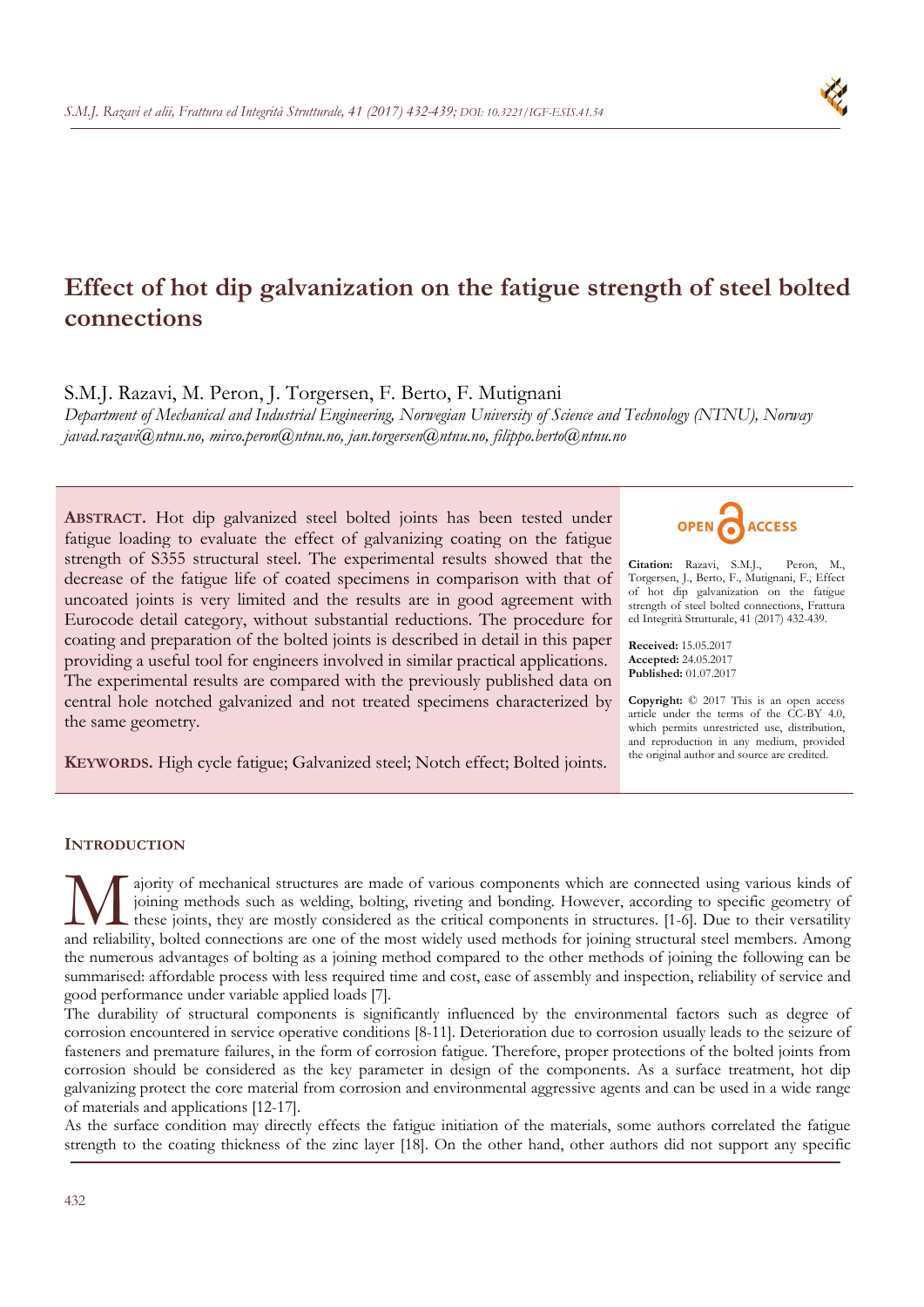correlation of loss in the fatigue properties due to the coating thickness [19,20]. By employing the Kitagawa–Takahashi diagram, Vogt et al. [21] specified a threshold value of the coating thickness that could not affect the fatigue behaviour of unnotched components made of structural steels. Valtinat and Huhn [22] published a preliminary study on hot dip galvanized bolted connections. Due to the available gap between the recent and past literature and also limited available data on this topic, the present technical note is aimed to partially fill this gap by presenting a clear explanation for the preparation and final assembly methods of the specimens.

In the current paper, the geometry and the procedure for fabrication and assembly of the specimens is described in details. Additionally, the fatigue data are summarized and compared with those taken from the standard in force for the same detail category followed by a comparison between the present data and some recent data by the same authors Berto et al. [23] from notched galvanized specimens weakened by a central hole.

## **MATERIAL AND GEOMETRY OF THE SPECIMENS**

he test specimens, made of S355 structural steel, for the bolted connection are shown in Fig. 1. Preloaded M12 bolts of class 10.9, system HR, were used in drilled holes. Hot dip galvanized coatings of fasteners according to UNI EN ISO 10684. The dimensions of the test samples were designed primarily to produce a net section fatigue Failure of the middle main plate, and not in the bolts or cover plates (EN 1993-1-8). All the samples were hot-dip failure of the middle main plate, and not in the bolts or cover plates (EN 1993-1-8). All the samples were galvanized for an immersion time of 14 minutes which is typical in the application. The result was a zinc layer of about 400 µm. This layer is commonly employed in practise in large structures.

Subsequently, the joint surfaces were treated according to a light sandblasting process (sweep blasting). In the absence of precise information by the national and European regulations it is proposed a specific procedure which relates to indications in the literature (ISO 8503). In fact, the hot-dip galvanized surface of structural steels requires special handling. The aim was to remove the outer layer consisting of pure zinc notoriously soft and malleable thereby making the surface rough. Moreover, this type of blasting does not severely damage the existing coating obtained by hot dip galvanizing. A specified torque was applied to the nut in two steps using a calibrated wrench capable of an accuracy of  $\pm$  4 % according to ISO 6789. Most of these connections are used in steel structures frequently submitted to cyclic loading such as splice joints used in steel and composite bridges.



Figure 1: Geometry of the test specimen employed in the research program.

# **DETAILED PROCEDURE FOR SPECIMEN FABRICATION**

fter the hot dip galvanization process of steel plates, an adequate surface preparation was performed. The features of the sweep blasting procedure utilized are shown in Tab. 1. All above mentioned data were certified by the sand blaster firm inspection procedure. The results were a roughness equal to  $32 \mu m$  and a reduction of the zinc layer ter the hot dip galvanization process of steel plates, an adequate surface preparation was performed. The features of the sweep blasting procedure utilized are shown in Tab. 1. All above mentioned data were certified by t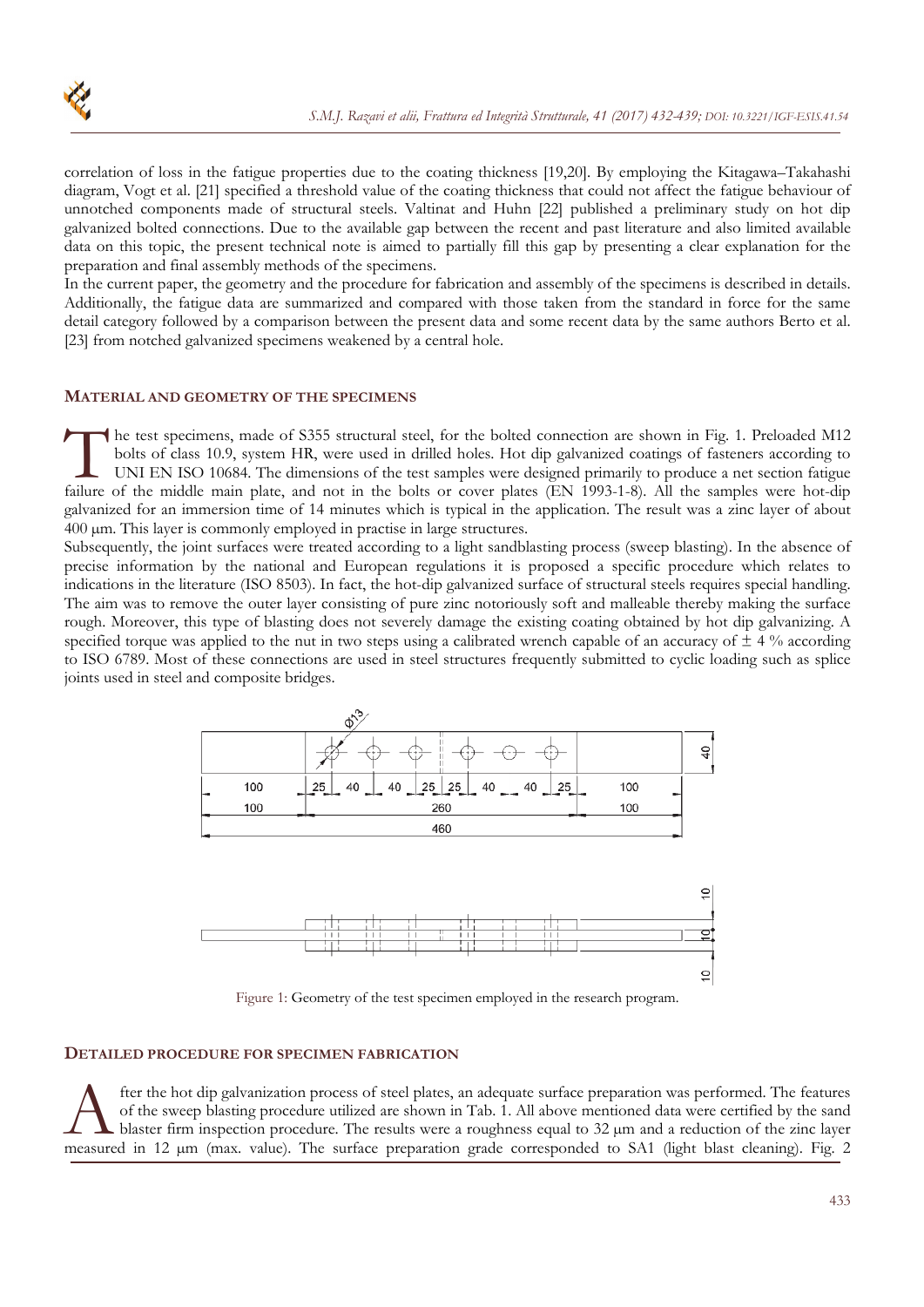

illustrates hot-dip galvanized bolted connection before the test. A comparison before and after sweep blasting procedure has been shown in Fig. 3.

According to prescriptions of UNI EN 1090-2 the assembly of the joints were carried out: the high strength bolts, class 10.9, system HR (UNI EN 14399-3) were tightened by the torque control method in two steps. The final torque applied to the fasteners (equal to 1.1 Mr.2) corresponded to 91 Nm as defined and declared by the fastener manufacturer in the box label. Before the fatigue tests all the joint bolt torques were checked.

|                |                                   | Adopted values | Suggested values (*) |
|----------------|-----------------------------------|----------------|----------------------|
| Abrasive       |                                   | garnet         | garnet or ilmenite   |
| Mesh           |                                   | 80             | 80-100               |
| Venturi nozzle | Orifice diameter (mm)             | 10             | $10 \div 13$         |
|                | Distance from the surface<br>(mm) | 400            | $350 \div 400$       |
|                | Angle to the surface              | $45^{\circ}$   | $\leq$ 45°           |
|                | Blast pressure $(kPa)$            | <b>200</b>     | < 275                |

Table 1: Sweep blasting procedure.

(\*) with reference to well established international specifications relating to surface treatment for paintings (ISO 8503).



Figure 2: Hot-dip galvanized bolted connection before the test.



Figure 3: Comparison between specimens before and after sweep blasting.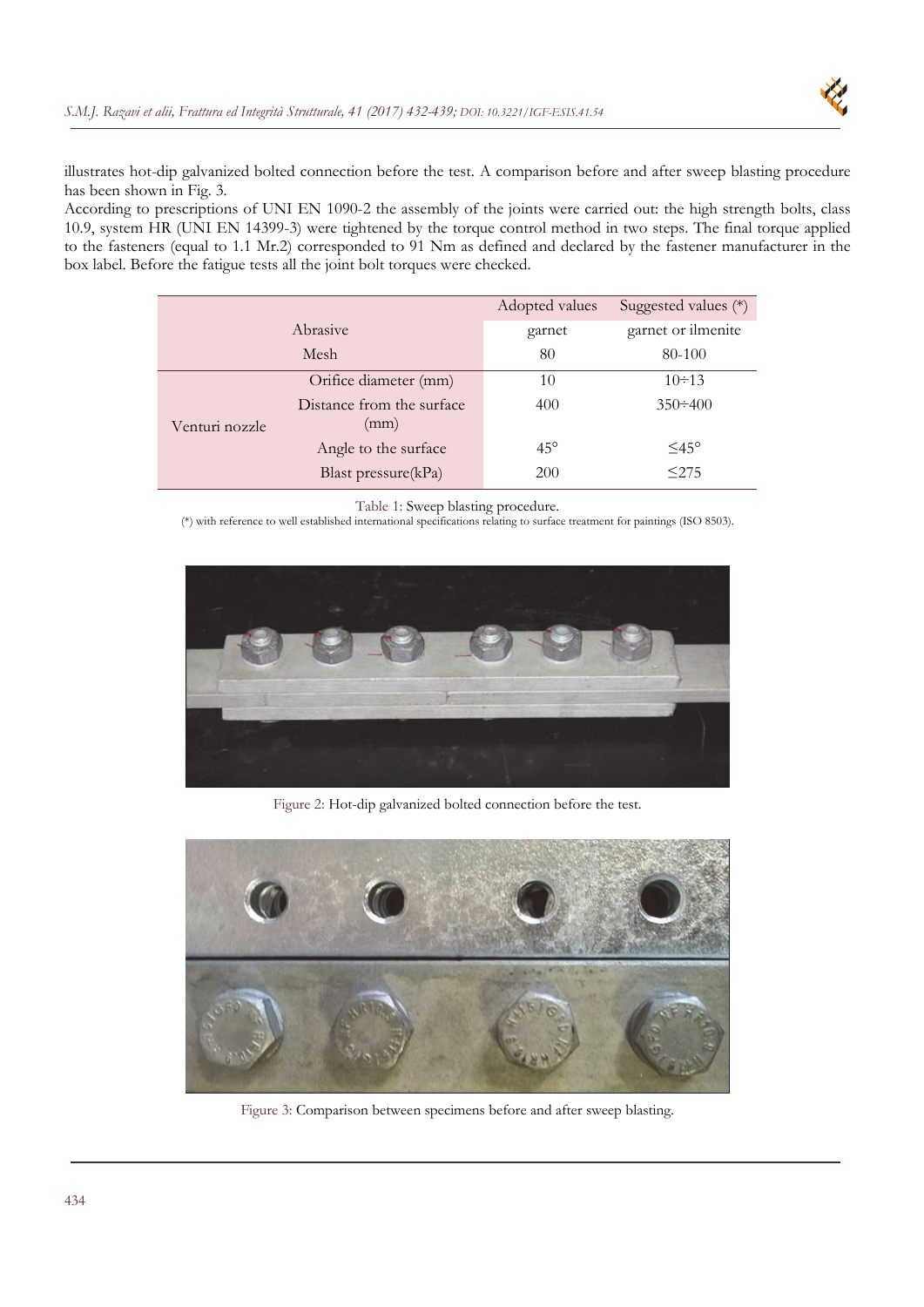

#### **RESULTS FROM FATIGUE TESTS**

he fatigue tests were performed by using a servo-hydraulic MTS810 test system with a load cell capacity of 250 kN. All tensile stress-controlled fatigue tests were carried out over a range frequency varying from 5 to 10 Hz depending on the level of the applied load. A constant value of the load ratio,  $R=0$ , was employed in all tests. The fatigue tests were performed by using a servo-hydraulic MTS810 test system with a load cell capacity of 250 kN. All tensile stress-controlled fatigue tests were carried out over a range frequency varying from 5 to 10 H initiation and propagation. Failure always happened, as expected, in correspondence of the first bolt of the connection, as visible in Fig. 4. In particular Fig. 4a shows a lateral view and Fig. 4b an upper view of the specimen. Fig. 5 shows two broken parts of a specimen. In particular Fig. 5a shows the holed plate and Fig. 5b the fracture surface in proximity of the bolted connection. The representative failures shown in the figure always started from the net section in correspondence of the hole. From there the crack propagated through the material until the net section was so much weakened that finally a static crack caused the final failure. Multiple initiation points are well visible with a regular propagation until the final failure. This is in agreement with [22] which shows that in members with drilled holes a surface crack at the wall of hole was found always predominant. According to the fracture surfaces it can be observed that the crack has not a constant configuration in thickness. Thus, it is verified that the preloading applied to bolts influence crack initiation phase. Fig. 6

shows an example of the zinc layer from a SEM image. Fig. 7 summarizes the results from fatigue tests of hot-dip galvanized bolted connections subjected to a nominal load ratio  $R=0$ . The stress range over load cycles N is plotted in a log-log diagram. The unbroken specimens (run-out samples), over three million cycles, were not considered in the statistical analysis. They are marked with an arrow in Fig. 7. The mean curve corresponding to a probability of survival, Ps, equal to 50% is reported in the figure as well as the scatter band defined by lines with Ps 10%-90%. The dashed line refers, instead to a Ps of 97.7% for a direct comparison with the Eurocode detail (EN 1993-1-9). The typical expression for the S-N curve in EC3 is reported below:

$$
\Delta \sigma_R^k N_R = \Delta \sigma_c^k 2 \times 10^6 \tag{1}
$$

The inverse slope k value of the S–N curve and the scatter index T referred to Ps 10%-90% are also shown. The complete list of data related to hot-dip galvanized bolted connections is summarised in Tab. 2 properly marking the run-out specimens. The results from the statistical re-analysis is provided in Tab. 3. From the re-analyses of the data it is clear that considering a Ps of 97.7% at two million cycles  $\Delta\sigma$  is equal to 100 MPa which is slightly lower than the corresponding classified category Δσc=112 MPa derived from EC3 for the considered uncoated bearing-type connection. In contrast to [22], the inverse slope of the curve, k, is very close to that suggested by EC3. The data from hot dip galvanized specimens are plotted together with data from uncoated specimens characterized by the same geometry and tested in this research program. It is possible to observe that all data fall inside a narrow scatterband and that the reference value at two million of cycles and corresponding to a Ps of 97.7% remains almost the same (101 MPa) with almost no significant differences between galvanized and not-galvanized specimens (see Fig. 8). This result is in agreement with that reported in [22] where it was shown that the use of preloaded high strength bolts gave a remarkable positive influence on the achieved fatigue life and that the detrimental effect of hot dip galvanizing can be easily neutralized. The advantage of this method is the easiness of handling with the maximum of efficiency of the bolted connection under fatigue loading. In this optic the accurate procedure described in section 3 for specimens preparation and assembly is surely necessary to guarantee a good repeatability of the connections in the different specimens. This procedure permits to allow beneficial compressive stresses in the neighbouring of the holes which are advantageous for the fatigue behaviour.

In fact, as described in [23], the difference between galvanized and non-galvanized simple plates weakened by a central hole is much higher than that reported in the present paper for bolted connections. In the research conducted by Berto et al. [23] a non-negligible deviation approximately equal to 30% has been found between coated and uncoated specimens with an insignificant reduction of the fatigue life due to influence of galvanization process. In that case two well different scatter bands were given without the possibility of providing a unified band for coated and uncoated specimens which is instead possible in the present investigation dealing with bolted connections. Some creep analyses are also planned [24].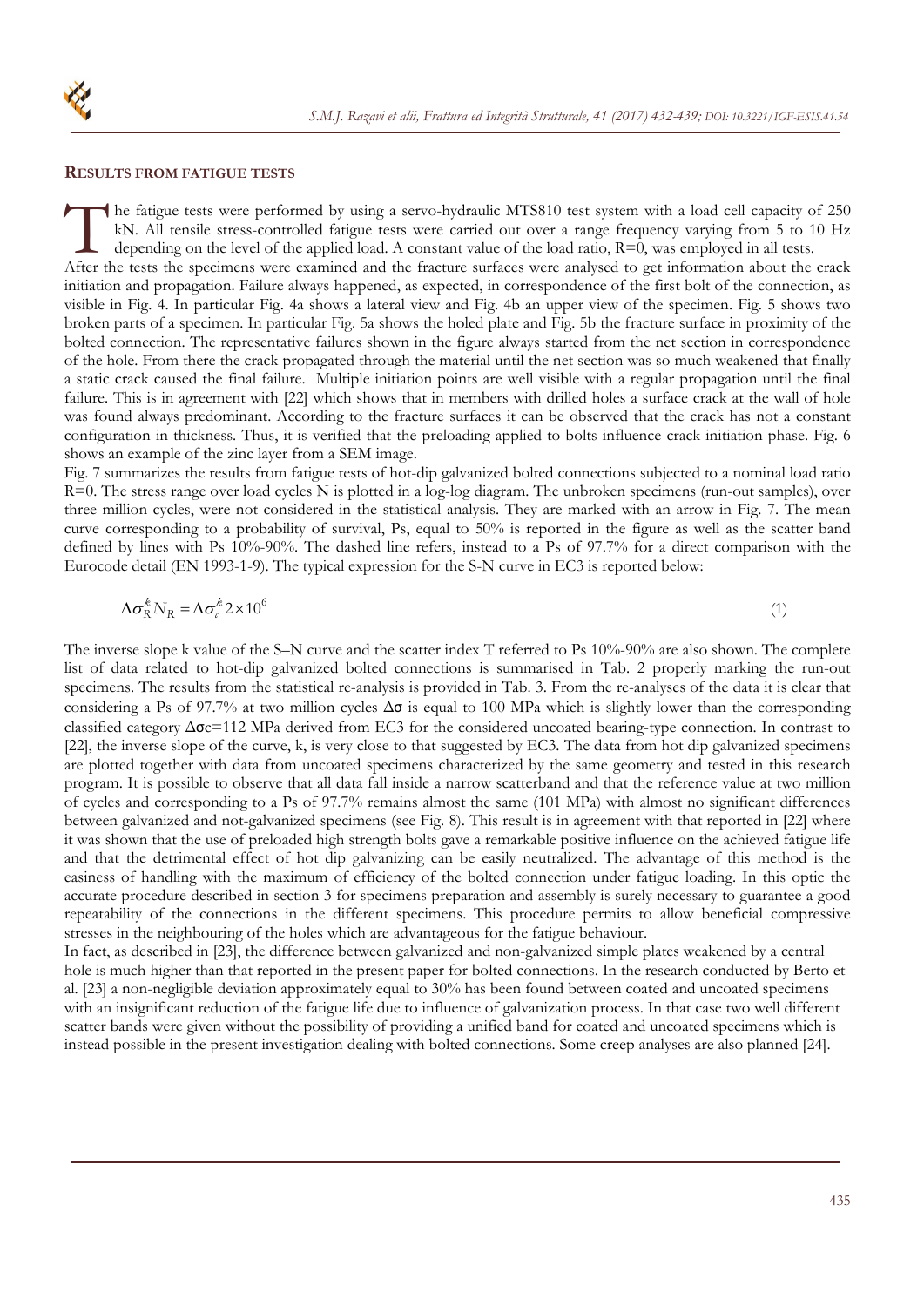

Figure 4: Typical failure from the hole corresponding to the first bolt of the connection. (a) lateral view and (b) upper view.



Figure 5: Typical fracture surface after cyclic loading. (a) Plate and (b) bolted part.



Figure 6: Layer thickness from a SEM image.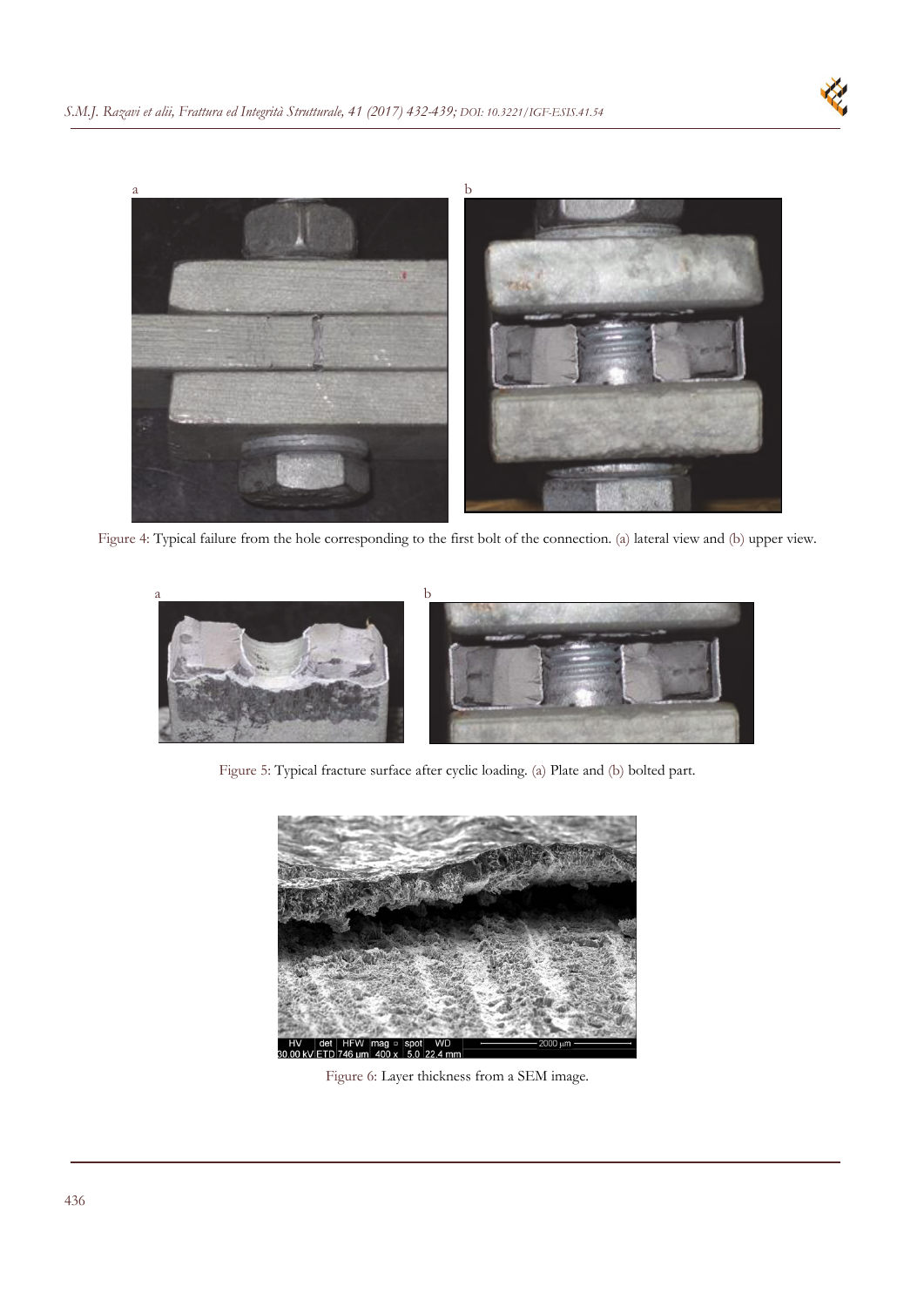

Figure 7: S-N-curves of hot dip galvanized connections.



Figure 8: Unified scatterband considering uncoated and hot dip galvanized connections.

#### **CONCLUSIONS**

his short technical note reports some new data from hot dip galvanized steel bolted connections under fatigue loading. In particular the effect of a galvanizing coating on the fatigue strength of S355 structural steel has been accurately investigated showing that the reduction in the fatigue life is very limited if compared with that of I his short technical note reports some new data from hot dip galvanized steel bolted connections under fatigue loading. In particular the effect of a galvanizing coating on the fatigue strength of S355 structural steel ha showing a good repeatability in the assembly of the specimens and then in the final fatigue behavior.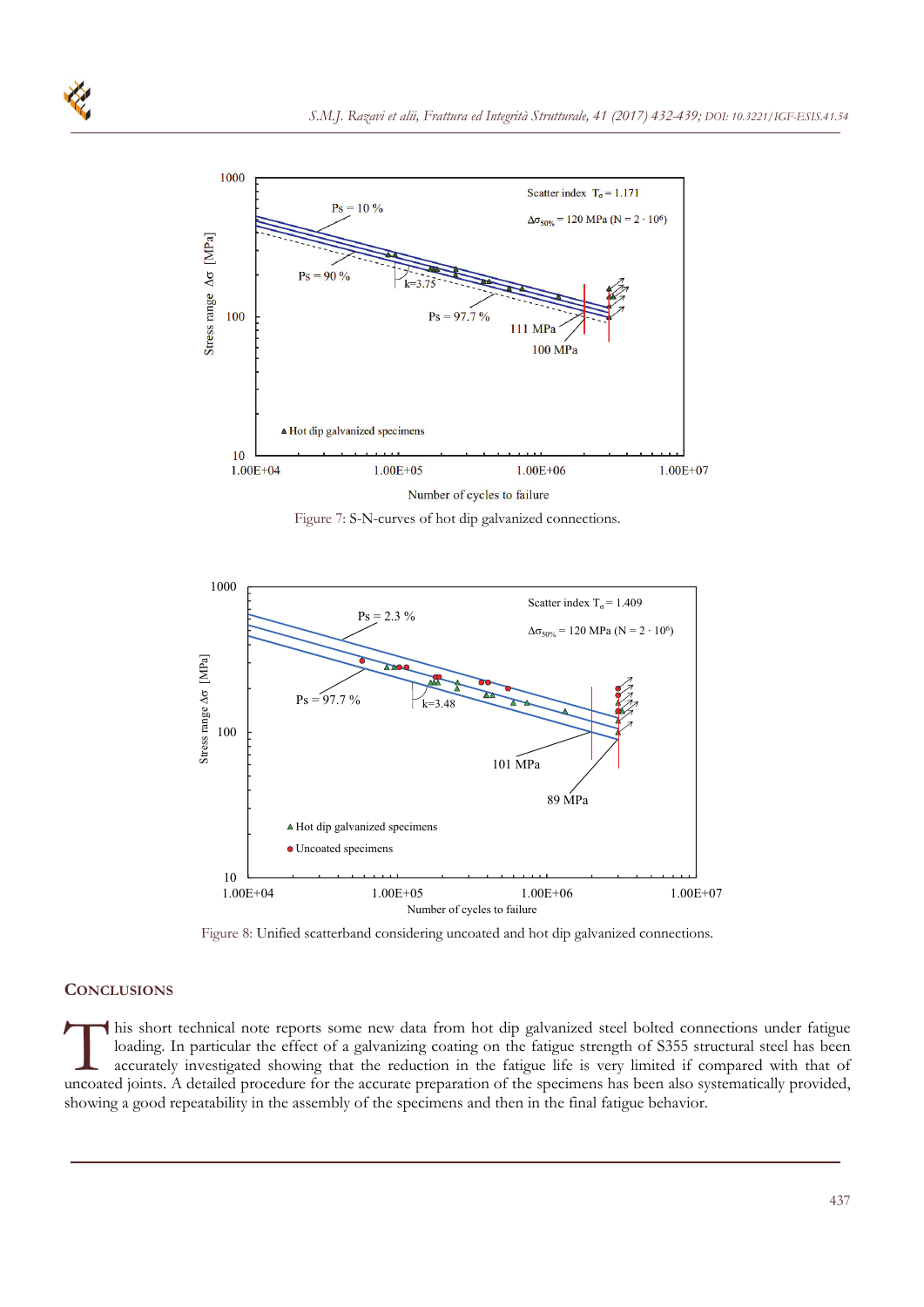

| $\Delta \sigma$<br>[MPa] | N       | <b>Notes</b> |
|--------------------------|---------|--------------|
| 220                      | 176000  |              |
| 120                      | 3000000 | Run-out      |
| 160                      | 736700  |              |
| 160                      | 597000  |              |
| 280                      | 85000   |              |
| 100                      | 3000000 | Run-out      |
| 280                      | 95000   |              |
| 140                      | 3000000 | Run-out      |
| 140                      | 3200000 | Run-out      |
| 160                      | 3000000 | Run-out      |
| 220                      | 253000  |              |
| 220                      | 167000  |              |
| 220                      | 187000  |              |
| 200                      | 251000  |              |
| 180                      | 432807  |              |
| 180                      | 393000  |              |
| 180                      | 395000  |              |
| 140                      | 1324000 |              |
|                          |         |              |

Table 2: Summary of all fatigue data from hot-dip galvanized bolted joints.

| $P_{S}$ | $\Lambda$ $\sigma$ | N       |
|---------|--------------------|---------|
| 10%     | 529                | 10000   |
| 10%     | 130                | 2000000 |
| 50%     | 489                | 10000   |
| 50%     | 120                | 2000000 |
| 90%     | 452                | 10000   |
| 90%     | 111                | 2000000 |
| 97.70%  | 100                | 2000000 |

Table 3: Summary of the statistical re-analysis for the hot-dip galvanized series.

### **REFERENCES**

- [1] Khoramishad, H., Razavi, S.M.J., Metallic Fiber-Reinforced Adhesively Bonded Joints, Int. J. Adhes. Adhes. 55 (2014) 114-122.
- [2] Ayatollahi, M.R., Nemati Giv, A., Razavi, S.M.J., Khoramishad, H., Mechanical properties of adhesively single lap bonded joints reinforced with multi-walled carbon nanotubes and silica nanoparticles, J. Adhes., (in Press). DOI: 10.1080/00218464.2016.1187069.
- [3] Ayatollahi, M.R., Samari, M., Razavi, S.M.J., da Silva, L.F.M., Fatigue performance of adhesively bonded single lap joints with non-flat sinusoidal interfaces, Fatigue Fract. Eng. Mater. Struct., (in press). DOI: 10.1111/ffe.12575.